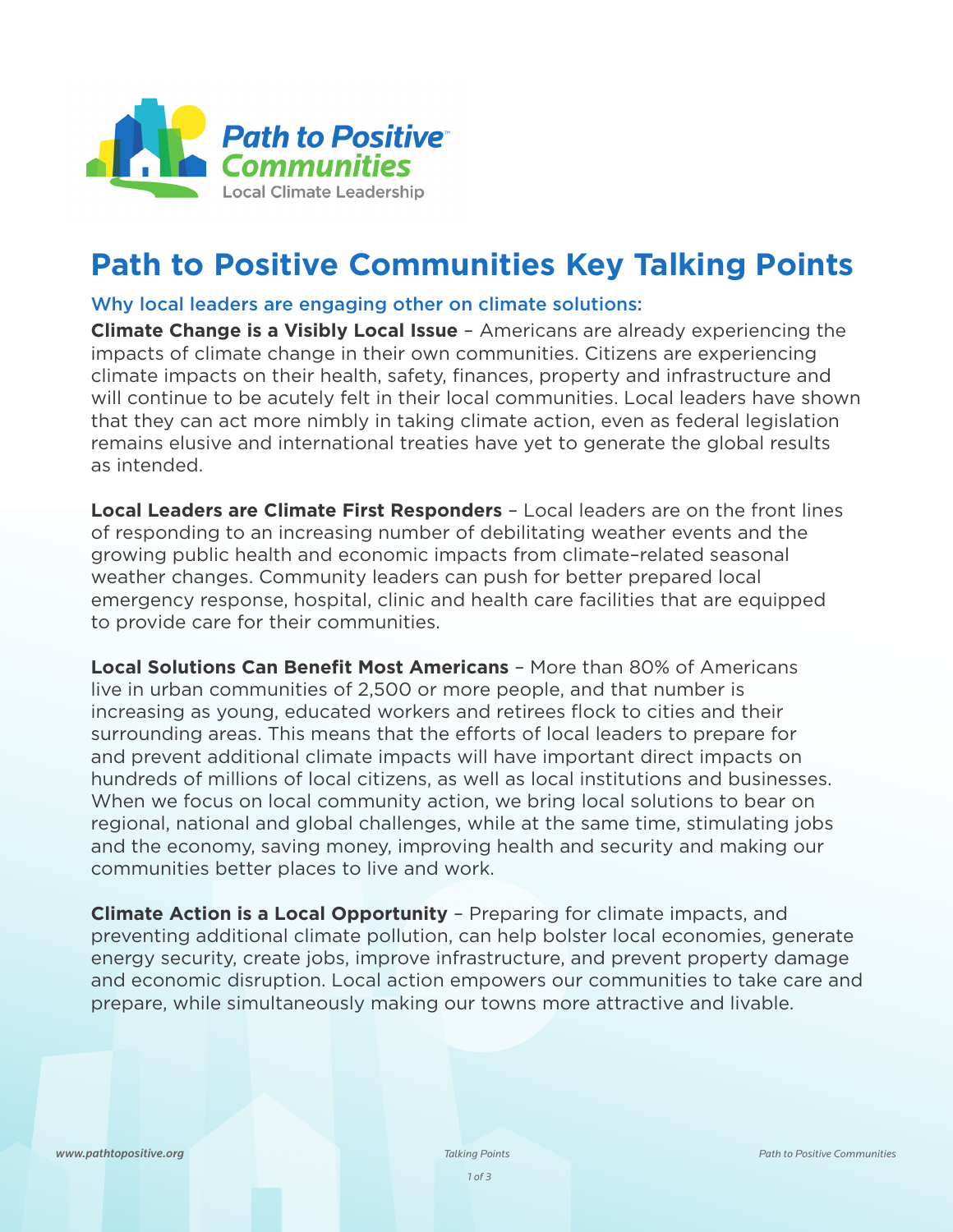**Local Leaders Bring Americans Together** – Local leaders and governments play an important role in shaping the daily lives of millions of American citizens. Our communities — where our citizens live, learn, work, worship, and vote — are vital hubs for economic activity, as well as for the expression of personal and social values and action. Americans are more likely to know and interact with local community leaders, including elected officials and government staff, as well as leadership in other community sectors, like faith, business, higher education, stewardship NGOs, and health care. Citizens often have direct access and opportunity to interact with local leaders, and are able to directly enjoy the benefits of local policies and programs that improve their daily lives. Therefore, local communities continue to be the best places to activate public concern for climate change.

**Climate Action Has Taken Root in Local Communities** – Local climate action has taken root and has produced promising results. More than a 1,000 American communities have conducted climate inventories, the most important first step to devising climate action plans designed to achieve steady greenhouse gas reductions over time. Local plans in hundreds of communities contain thousands of actions aimed at mitigating and preparing for climate change, influencing the lives of hundreds of millions of Americans. Community–scale approaches to solving the global issue of climate change will bring the issues to the "street level" and will incorporate the concerns, ideas, actions and commitment of people in communities everywhere.

**Local Leaders Can Draw on Many Resources** – The most well–organized and effective organizations and associations working on climate are oriented towards local and community–based solutions. There is a lot of intellectual capacity available to local leaders. State and federal governmental agencies are increasing their attention to and support of local climate action and preparedness. Associations of local leaders, like mayors, city councils, and county officials, have provided considerable support to local leaders around climate and energy challenges and opportunities. National NGOs that work to provide technical support, policy assistance and other resources have also helped to bolster the ability of local communities to lead on climate solutions. And, Path to Positive Communities brings forth many additional tools to help local leaders lead by example and engage their citizens on climate change solutions.

**Communities are Hubs of Cross–Sector Collaboration** – Leaders in other vital community sectors, such as faith, health, business, and higher education, are beginning to enjoy a growing range and depth of support for their work in addressing climate impacts and advancing local solutions. Community leaders will benefit from the active involvement and cooperation of other sector leaders in these deliberations and planning activities, as sector leaders will effectively extend municipal policies and programs into their own spheres of influence.